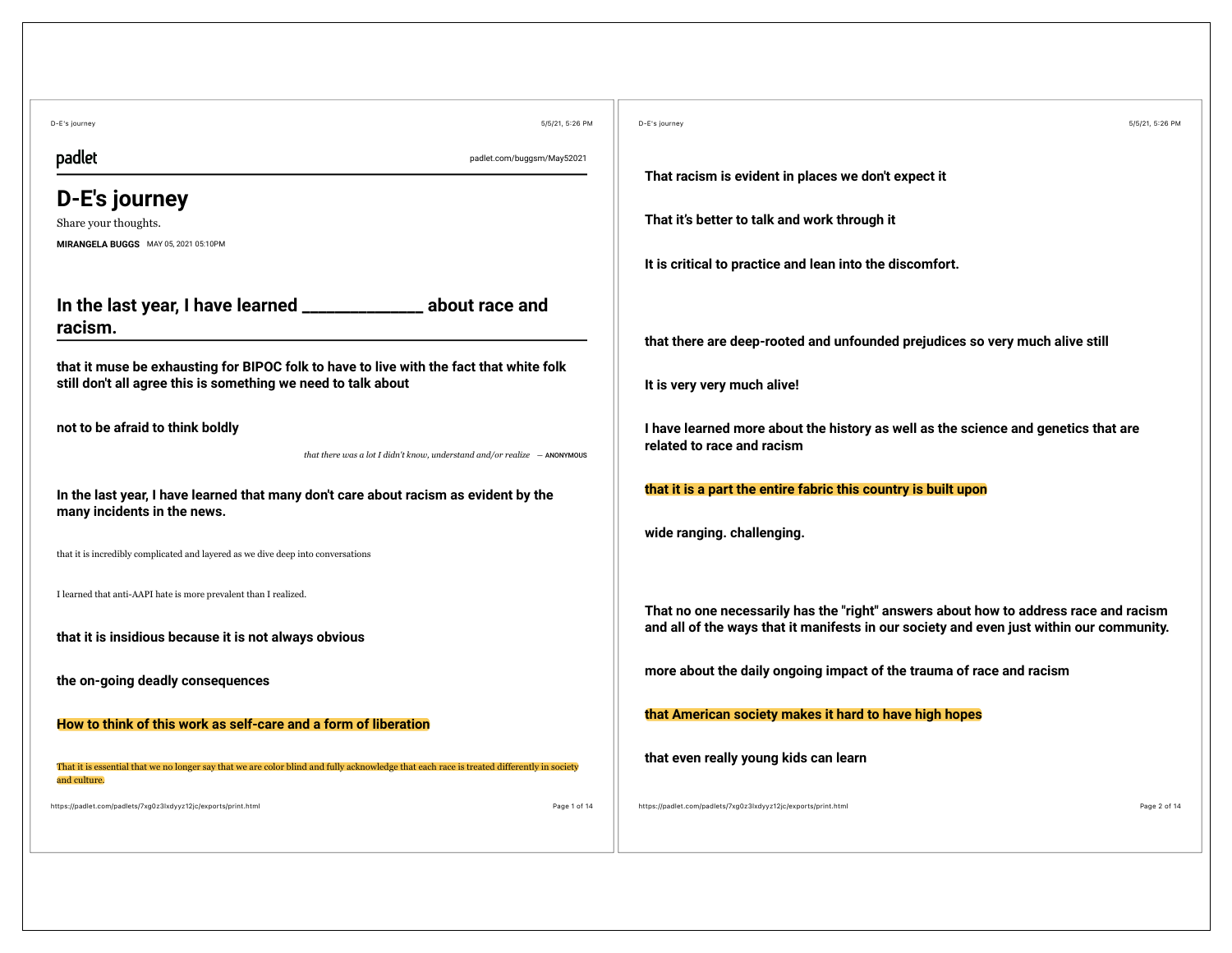| 5/5/21, 5:26 PM<br>D-E's journey                                                                                                                                                    | D-E's journey<br>5/5/21, 5:26 PM                                                                                                                                                                                             |
|-------------------------------------------------------------------------------------------------------------------------------------------------------------------------------------|------------------------------------------------------------------------------------------------------------------------------------------------------------------------------------------------------------------------------|
| that aspects of the anti racist movement have been co-opted by neoliberal<br>corporations, and reactionarily opposed by many even mainstream conservative<br>thinkers               | it runs deep in EVERYTHING that we do and we have a responsibility as educators to<br>share the harsh reality of the BIPOC and LGBTQIA communities with our students in<br>addition to sharing ways that they can be an ally |
| practice, practice, practice<br>is fundamental to learn about and to eradicate systemic racism                                                                                      | how pernicious racist ideas that are ingrained in our culture peek out even when we<br>don't want them to                                                                                                                    |
|                                                                                                                                                                                     | history repeats itself                                                                                                                                                                                                       |
| We need to continue to SPEAK boldly and act.<br>Being nice will not help. We will find ourselves in the same boat in 20 years if we do not have real conversations.                 | older millennials are disappointly racist                                                                                                                                                                                    |
| how easy it is to be unmindful (blind) to the structural depth of racism in America                                                                                                 | to make time available to listen to the students                                                                                                                                                                             |
| That racism is embedded into so much of our day-to-day lives, including how our students experience their day-to-day, and how<br>much it is layered into everything we do at school | to be vocal and to push other white folks to join me in the work                                                                                                                                                             |
| The system is cyclical I see repeating patterns.                                                                                                                                    | being constantly judged and scrutinized has to be exhausting                                                                                                                                                                 |
| In the last year I learned a lot about what is invisible and my own blind spots.                                                                                                    | Many of our (white) families are really not on board with what we're doing or trying to do. Ironically, they call themselves "woke"                                                                                          |
| How tempting it can be to feel like "there's not enough time" to address race and racism.<br>And how urgent it is that the work happen anyway.                                      | I still have a lot to learn                                                                                                                                                                                                  |
| That racism has such an impact on how some people physically feel                                                                                                                   | Power will not give itself up by itself                                                                                                                                                                                      |
| It's more about education than it is training. $-$ ANONYMOUS                                                                                                                        | The term "red-lining," which I'm surprised I hadn't heard before                                                                                                                                                             |
| that there is always more to learn and more work to do                                                                                                                              | Racism isn't always obvious, but it can be passive and is evident in more places than I<br>knew. it is cultural as well. Keep practicing through discussions                                                                 |
| that there is so much I didn't realize                                                                                                                                              | <b>Communication is key</b>                                                                                                                                                                                                  |
| https://padlet.com/padlets/7xg0z3lxdyyz12jc/exports/print.html<br>Page 3 of 14                                                                                                      | Page 4 of 14<br>https://padlet.com/padlets/7xg0z3lxdyyz12jc/exports/print.html                                                                                                                                               |
|                                                                                                                                                                                     |                                                                                                                                                                                                                              |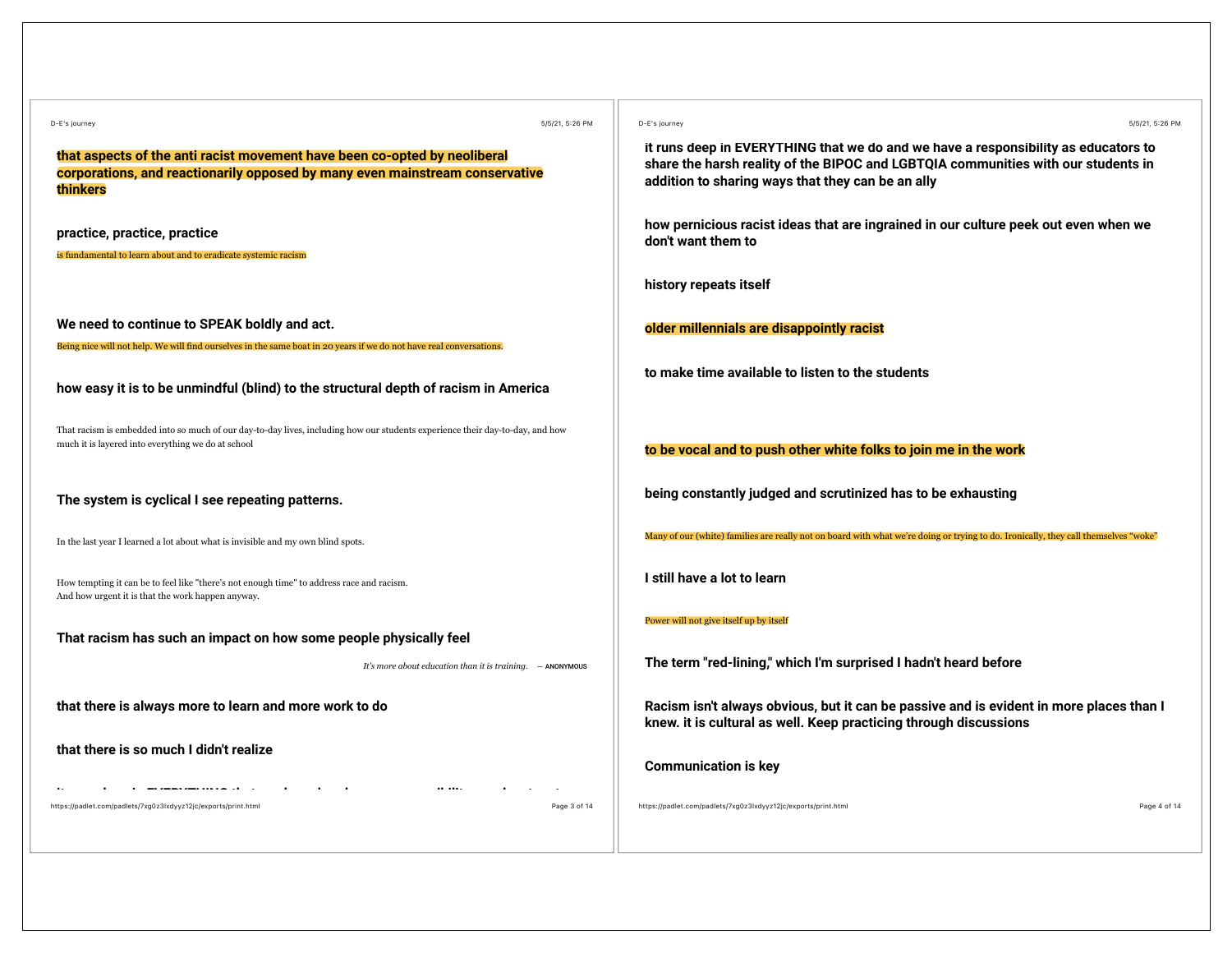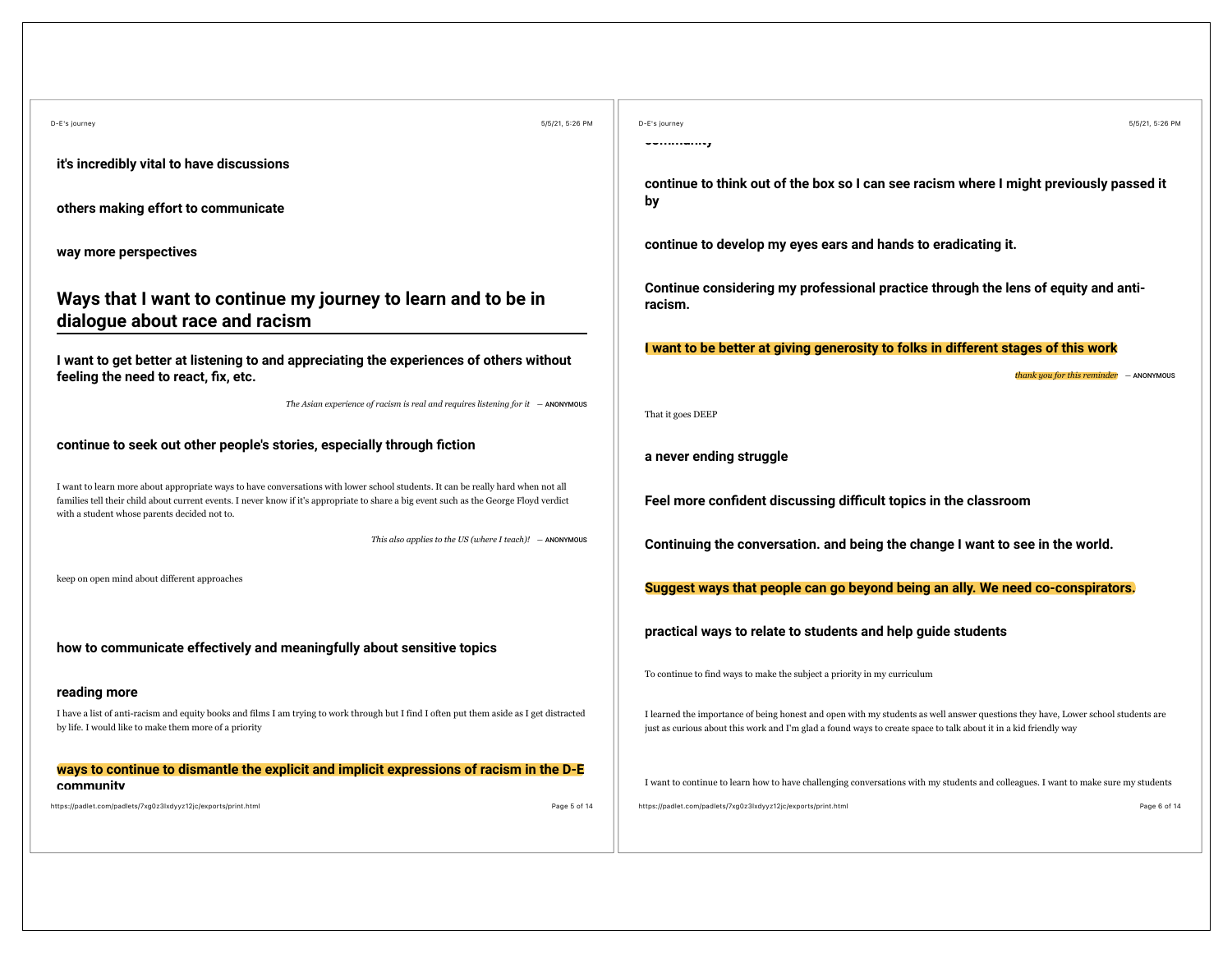| D-E's journey                                                                                                                                                                                                                                                                                                                              | 5/5/21, 5:26 PM | D-E's journey<br>5/5/21, 5:26 PM                                                                                                                                                                                         |
|--------------------------------------------------------------------------------------------------------------------------------------------------------------------------------------------------------------------------------------------------------------------------------------------------------------------------------------------|-----------------|--------------------------------------------------------------------------------------------------------------------------------------------------------------------------------------------------------------------------|
| know I am an ally and a support to them.                                                                                                                                                                                                                                                                                                   |                 | Tion to addhair minor anda na neari ting at aning langi timin teahaning man draming<br>agency as young adults. Honoring them as "young men" without *dis*respecting them<br>as if they're adults with adult expectations |
| Continue to open my heart.                                                                                                                                                                                                                                                                                                                 |                 | How I can teach anti-racism and racism awareness in my classroom through my                                                                                                                                              |
| Keep on open mind about different approaches                                                                                                                                                                                                                                                                                               |                 | curriculum                                                                                                                                                                                                               |
| try not be afraid to tell my story because it helps our students and my colleagues                                                                                                                                                                                                                                                         |                 | keep reading. esp from BIPOC authors                                                                                                                                                                                     |
|                                                                                                                                                                                                                                                                                                                                            |                 | I will continue to be who I am                                                                                                                                                                                           |
| do more explicit work with white students                                                                                                                                                                                                                                                                                                  |                 |                                                                                                                                                                                                                          |
| learn more about the reconstruction era, and its continuing impacts                                                                                                                                                                                                                                                                        |                 | [individual action] One way I will work for racial equity in my work in the coming months is                                                                                                                             |
| Not sure exactly, but really I just want to keep learning more about how it impacts our<br>society and what can be done to "make it better"                                                                                                                                                                                                |                 | [collective action] One way I hope DES as an institution will work for racial equity moving forward is                                                                                                                   |
| I want to learn more about appropriate ways to have conversations with lower school students. It can be really hard when not all<br>families tell their child about current events. I never know if it's appropriate to share a big event such as the George Floyd verdict with<br>$a$ student whose parents decided not to. $-$ ANONYMOUS |                 | [individual action] One way I will work for racial equity in my work<br>in the coming months is                                                                                                                          |
| Learn how to address racism through my curriculum                                                                                                                                                                                                                                                                                          |                 | Writing Curriculum to teach children about anti-racism and the skills to make change<br>when they see racial or social injustice.                                                                                        |
| <b>Exhausting</b>                                                                                                                                                                                                                                                                                                                          |                 | reading, research                                                                                                                                                                                                        |
| We keep talking about the issues rather than solutions so I have to figure out how to cope                                                                                                                                                                                                                                                 |                 | Not rely on the school to bring up global issues -- provide opportunities for learning and discussion in my lessons                                                                                                      |
| Learn how to be a real ally                                                                                                                                                                                                                                                                                                                |                 | Leveraging my identity to engage students who don't think issues of race apply to<br>them.                                                                                                                               |
| weave it into the academic curriculum more                                                                                                                                                                                                                                                                                                 |                 | $Yes to this!$ - ANONYMOUS                                                                                                                                                                                               |
| I want to learn more about intersectional issues related to racism.                                                                                                                                                                                                                                                                        |                 | Name it when I see the adultification of black children                                                                                                                                                                  |
| How to cunnort Rlack hove as deserving of heing vouth while respecting their growing                                                                                                                                                                                                                                                       |                 | Embracina idaan that taka riaka and nut ua autaida aur aamfart wanaa                                                                                                                                                     |
| https://padlet.com/padlets/7xg0z3lxdyyz12jc/exports/print.html                                                                                                                                                                                                                                                                             | Page 7 of 14    | https://padlet.com/padlets/7xg0z3lxdyyz12jc/exports/print.html<br>Page 8 of 14                                                                                                                                           |
|                                                                                                                                                                                                                                                                                                                                            |                 |                                                                                                                                                                                                                          |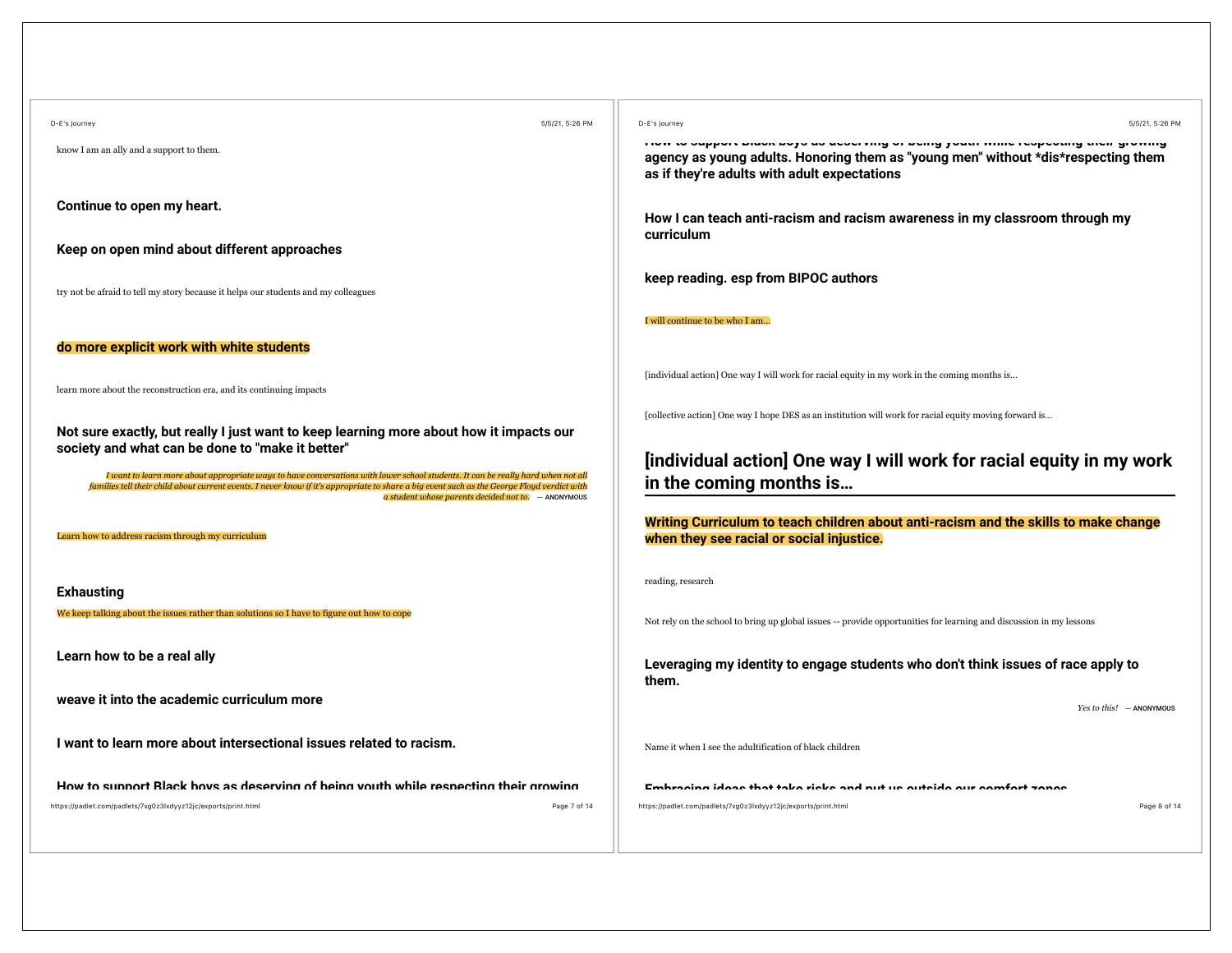| 5/5/21, 5:26 PM<br>D-E's journey                                                                                          | D-E's journey<br>5/5/21, 5:26 PM                                                                                                             |
|---------------------------------------------------------------------------------------------------------------------------|----------------------------------------------------------------------------------------------------------------------------------------------|
| EHIDI AUHIY IUCAS LIIAL LANC HONO AHU PUL US UULSIUC UUI UUHIIUI L ZUHCS                                                  | Keep myself in check when I think I have the white right answer                                                                              |
| Keeping racial equity at the forefront of my curriculum development                                                       | Have the courage to address even the little things in inconvenient times- teachable<br>moments aren't by request                             |
| raise up unearned privilege to be recognized by those who have it to better understand<br>those that don't                | questioning more                                                                                                                             |
| Developing skills as a facilitator of conversations with other white folks                                                | Continue to learn/educate myself                                                                                                             |
| making sure to recognize the intent and impact of my actions                                                              | find more story books for young children that feature people of color (NOT just books<br>about "we are all the same; we are all different.") |
| leveraging marginalized identities as a 'foot in the door' toward organizing for racial justice on a classroom scale      |                                                                                                                                              |
| Model for white students how to show up as an ally                                                                        | I need to spend more time listening.                                                                                                         |
| Making it a more intentional part of what I do each day                                                                   |                                                                                                                                              |
| Fine tuning my curriculum in terms of antiracism                                                                          | continue to integrate DEIB into my curriculum                                                                                                |
| Work on electives that make our literature curriculum more inclusive.                                                     | Allow more opportunities for students to be heard                                                                                            |
| Implementing a Social Justice unit for Reading Workshop and Writing Workshop<br>excited to bring this to our 4th graders. | [collective action] One way I hope D-E as an institution will work<br>for racial equity moving forward is                                    |
| Continued reflection and intentional learning/practice.                                                                   | have spanish translation of website for prospective parents                                                                                  |
| Rooting out perfectionism as a goal - finding ways to connect ideas to avoid compartmentalizing                           | Work on academic placements and analyzing how they are equitable (or not) by race &<br>gender                                                |
| Curriculum development amongst grade levels and divisions.                                                                | <b>Equitable grading practices</b>                                                                                                           |
| فمتنتم وستنقط المستشر والمستقيد والمتحلف والمتحاف والمستقار والمستنقذ والمستنفي والمستندا                                 | One great suggestion came up in my group which was to have the students or parents record the way all of the names are pronounced            |
| Page 9 of 14<br>https://padlet.com/padlets/7xg0z3lxdyyz12jc/exports/print.html                                            | https://padlet.com/padlets/7xg0z3lxdyyz12jc/exports/print.html<br>Page 10 of 14                                                              |
|                                                                                                                           |                                                                                                                                              |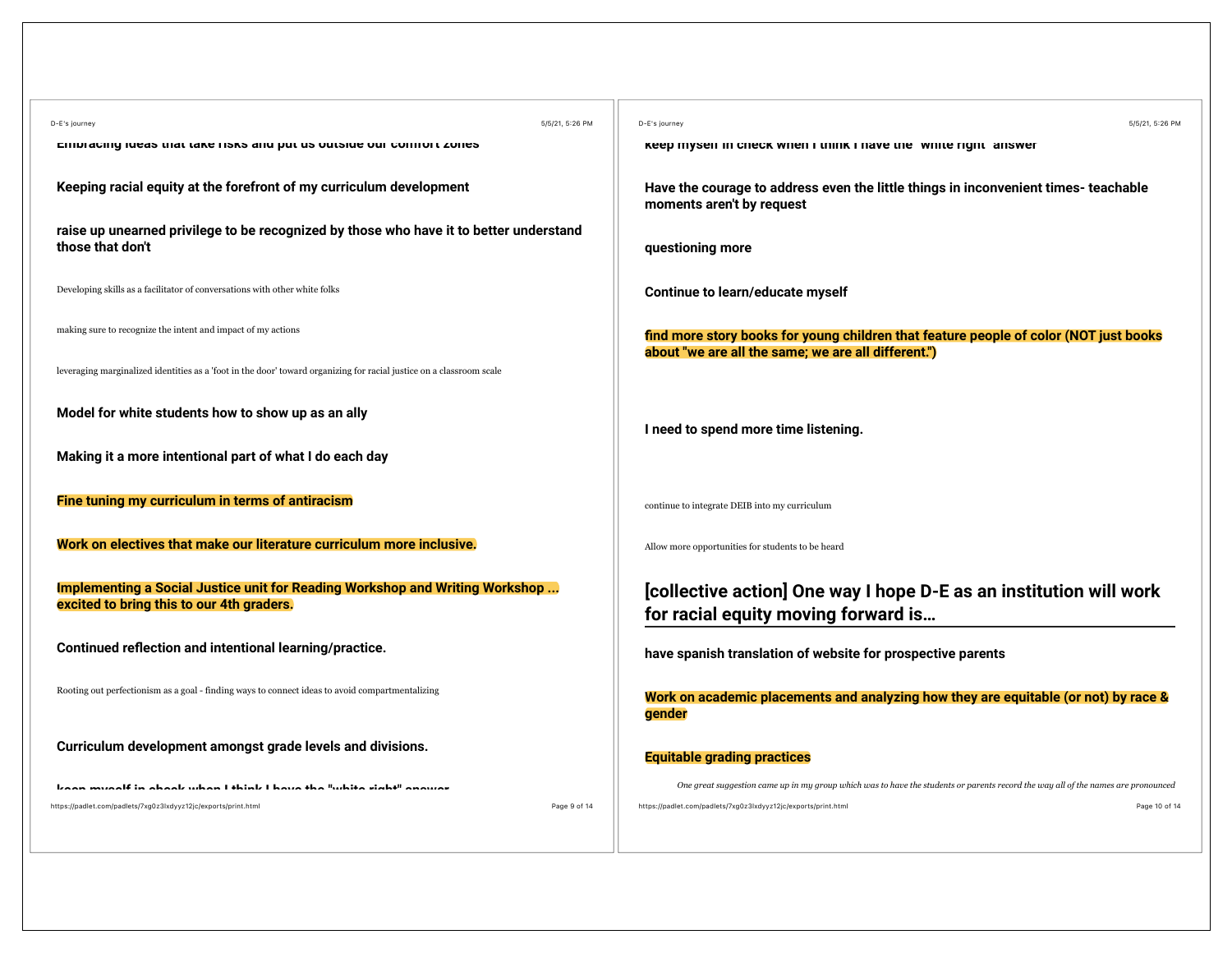| D-E's journey<br>5/5/21, 5:26 PM                                                                                                                                                                             | D-E's journey<br>5/5/21, 5:26 PM                                                                                                                                                                        |
|--------------------------------------------------------------------------------------------------------------------------------------------------------------------------------------------------------------|---------------------------------------------------------------------------------------------------------------------------------------------------------------------------------------------------------|
| in their home (student and parents). This would be so helpful. $-$ ANONYMOUS                                                                                                                                 | tivaaste ji umi hars arsppsa arraji sisti ursipantasintsi jisati laha senstastin<br>racial equity within them                                                                                           |
| Keep putting in the work!                                                                                                                                                                                    |                                                                                                                                                                                                         |
| It's clear to me that we have to keep the conversations going at a pace that brings about transformation.                                                                                                    | Funding and supporting the broadening and deepening of our DEI work by promoting<br>more advanced, leveled work for folks at different places in their careers and in their<br><b>DEI</b> practice/work |
| continuing to have workshops like this to promote conversation between colleagues in different divisions.                                                                                                    | To "keep the foot on the accelerator" and don't ease off or switch to a new issue (as we<br>sometimes do)                                                                                               |
| Continue to discuss issues of equity as arising in most every book I teach and in daily                                                                                                                      |                                                                                                                                                                                                         |
| global issues.<br>I would like the D-E community to give students more opportunities to talk with peers (probably in small groups) about their<br>backgrounds, experiences, fears, hopesrelated to diversity | Targeted deprogramming/ de-radicalization strategy toward identitarian white boys                                                                                                                       |
|                                                                                                                                                                                                              | <b>Funding</b>                                                                                                                                                                                          |
| <b>Individuality &amp; High Expectations</b>                                                                                                                                                                 | by continuing to make space for the difficult conversations.                                                                                                                                            |
| I hope ALL teachers treat each student as an individual and hold high expectations for ALL children. Please don't be surprised when                                                                          |                                                                                                                                                                                                         |
| BiPOC make academic milestones or mature.                                                                                                                                                                    | Doing restorative justice for kids who slip up, making lesser offenses teachable<br>moments                                                                                                             |
| Continue having these conversations and engaging in anti-racist work as a community                                                                                                                          | Work with families to ensure that they hold our values and share our commitment                                                                                                                         |
| parent involvement                                                                                                                                                                                           | towards diversity, equity, inclusion and belonging                                                                                                                                                      |
| Continue to care for each other as we strive for justice.                                                                                                                                                    | Spend more meetings like this & use email for logistical things                                                                                                                                         |
| In hiring, we need to be more proactive in getting a wider, more diverse faculty                                                                                                                             | Help teachers by giving them                                                                                                                                                                            |
| Think about our CP/Honors/AP tracking                                                                                                                                                                        | curriculum development and planning across grade levels                                                                                                                                                 |
| Funding student educational evaluations for those in need.                                                                                                                                                   | offering more learning resources to those who cannot afford it                                                                                                                                          |
|                                                                                                                                                                                                              | We need to revamp our report card. - ANONYMOUS                                                                                                                                                          |
| Bringing back the community-reading programs (all-school read, "Community of<br>Readers") that have dronned away over the nandemic year--and considering themes of                                           |                                                                                                                                                                                                         |
| Page 11 of 14<br>https://padlet.com/padlets/7xg0z3lxdyyz12jc/exports/print.html                                                                                                                              | https://padlet.com/padlets/7xg0z3lxdyyz12jc/exports/print.html<br>Page 12 of 14                                                                                                                         |
|                                                                                                                                                                                                              |                                                                                                                                                                                                         |